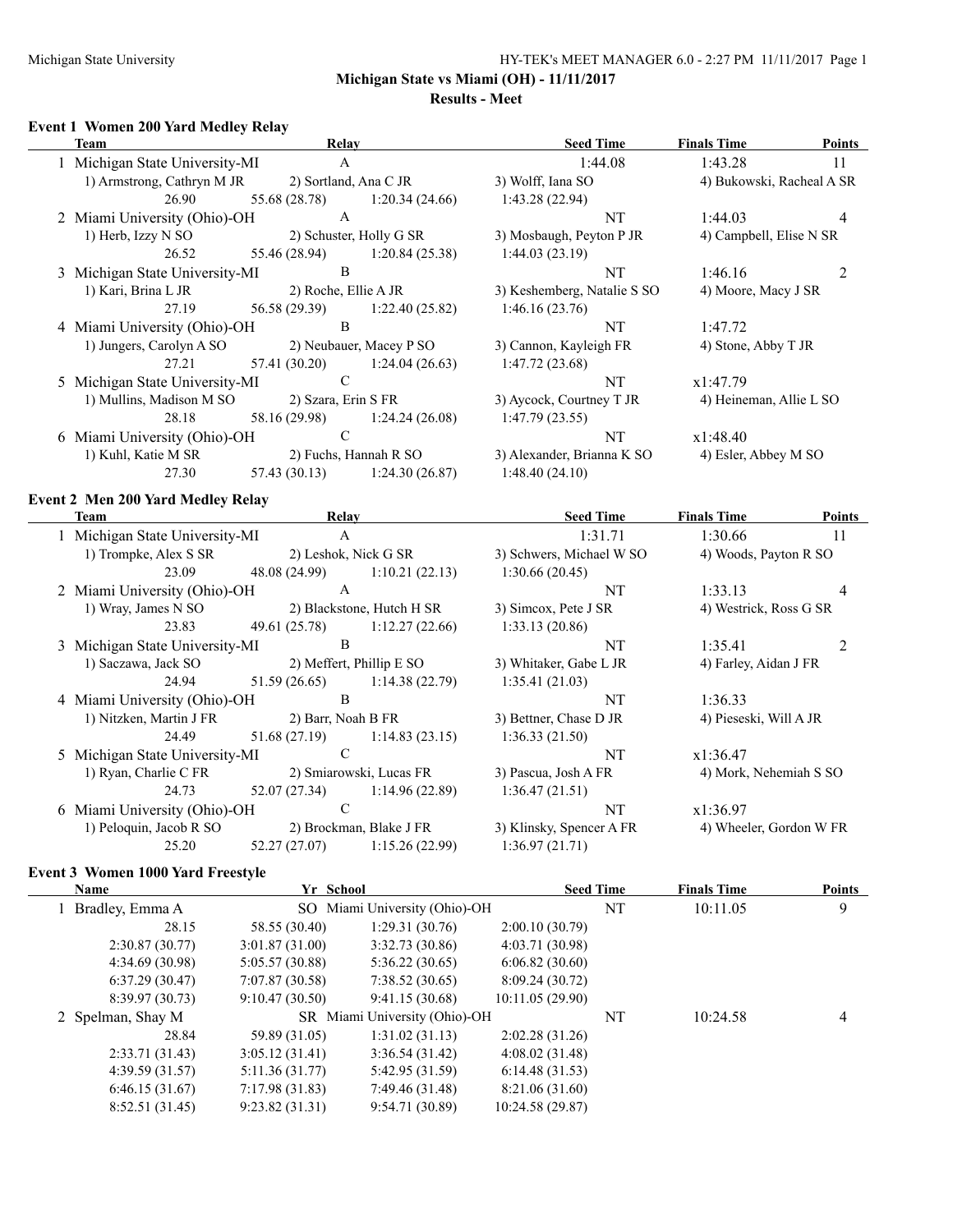**Results - Meet**

## **(Event 3 Women 1000 Yard Freestyle)**

| Name                  | Yr School      |                                 | <b>Seed Time</b> | <b>Finals Time</b> | <b>Points</b> |
|-----------------------|----------------|---------------------------------|------------------|--------------------|---------------|
| 3 Doerr, Claire N     |                | SO Miami University (Ohio)-OH   | NT               | 10:25.11           | 3             |
| 29.23                 | 1:00.57(31.34) | 1:32.20(31.63)                  | 2:03.79 (31.59)  |                    |               |
| 2:35.36(31.57)        | 3:06.75(31.39) | 3:38.23(31.48)                  | 4:09.52(31.29)   |                    |               |
| 4:40.95(31.43)        | 5:12.46(31.51) | 5:43.94 (31.48)                 | 6:15.44(31.50)   |                    |               |
| 6:46.73(31.29)        | 7:18.30(31.57) | 7:50.16(31.86)                  | 8:21.81 (31.65)  |                    |               |
| 8:53.51 (31.70)       | 9:24.99(31.48) | 9:55.95(30.96)                  | 10:25.11 (29.16) |                    |               |
| 4 Kornburger, Haley M |                | SR Michigan State University-MI | 10:25.39         | 10:25.14           | 2             |
| 28.75                 | 59.55 (30.80)  | 1:30.83(31.28)                  | 2:02.45(31.62)   |                    |               |
| 2:34.06(31.61)        | 3:05.66(31.60) | 3:37.54(31.88)                  | 4:09.27(31.73)   |                    |               |
| 4:41.22 (31.95)       | 5:13.00(31.78) | 5:44.60(31.60)                  | 6:16.00(31.40)   |                    |               |
| 6:47.44(31.44)        | 7:18.91(31.47) | 7:50.09(31.18)                  | 8:21.31 (31.22)  |                    |               |
| 8:52.68(31.37)        | 9:24.05(31.37) | 9:55.15(31.10)                  | 10:25.14 (29.99) |                    |               |
| 5 Hannon, Becca D     |                | SR Michigan State University-MI | 10:34.07         | 10:43.46           |               |
| 29.60                 | 1:01.72(32.12) | 1:34.37(32.65)                  | 2:06.35 (31.98)  |                    |               |
| 2:38.58(32.23)        | 3:11.04(32.46) | 3:43.37(32.33)                  | 4:15.76(32.39)   |                    |               |
| 4:48.14 (32.38)       | 5:20.62(32.48) | 5:53.10(32.48)                  | 6:25.60(32.50)   |                    |               |
| 6:58.19(32.59)        | 7:30.58(32.39) | 8:03.07 (32.49)                 | 8:35.59 (32.52)  |                    |               |
| 9:08.07(32.48)        | 9:40.54(32.47) | 10:12.56 (32.02)                | 10:43.46 (30.90) |                    |               |
| 6 Yockey, Rosalie     |                | SR Michigan State University-MI | 10:35.41         | 10:43.48           |               |
| 28.83                 | 1:00.35(31.52) | 1:32.25(31.90)                  | 2:04.43(32.18)   |                    |               |
| 2:36.65(32.22)        | 3:09.18(32.53) | 3:41.70 (32.52)                 | 4:14.00(32.30)   |                    |               |
| 4:46.21(32.21)        | 5:18.59(32.38) | 5:50.87(32.28)                  | 6:23.13(32.26)   |                    |               |
| 6:55.69(32.56)        | 7:28.28(32.59) | 8:01.09(32.81)                  | 8:33.91 (32.82)  |                    |               |
| 9:06.75(32.84)        | 9:39.25(32.50) | 10:11.87 (32.62)                | 10:43.48 (31.61) |                    |               |

### **Event 4 Men 1000 Yard Freestyle**

| <b>Name</b> |                            |                 | Yr School                       | <b>Seed Time</b> | <b>Finals Time</b> | <b>Points</b>  |
|-------------|----------------------------|-----------------|---------------------------------|------------------|--------------------|----------------|
|             | 1 Moskovich, Guy           |                 | FR Michigan State University-MI | 9:34.32          | 9:32.78            | 9              |
|             | 26.37                      | 54.70 (28.33)   | 1:23.37(28.67)                  | 1:52.33(28.96)   |                    |                |
|             | 2:21.22(28.89)             | 2:50.19(28.97)  | 3:19.16(28.97)                  | 3:48.24(29.08)   |                    |                |
|             | 4:17.30(29.06)             | 4:46.36(29.06)  | 5:15.42(29.06)                  | 5:44.32 (28.90)  |                    |                |
|             | 6:13.11(28.79)             | 6:41.85(28.74)  | 7:10.98(29.13)                  | 7:39.87 (28.89)  |                    |                |
|             | 8:08.48(28.61)             | 8:37.06(28.58)  | 9:05.50(28.44)                  | 9:32.78(27.28)   |                    |                |
|             | 2 Szczupakiewicz, Joseph H |                 | SR Michigan State University-MI | 9:40.18          | 9:36.55            | $\overline{4}$ |
|             | 25.81                      | 53.93 (28.12)   | 1:22.30(28.37)                  | 1:50.87(28.57)   |                    |                |
|             | 2:19.72(28.85)             | 2:48.59(28.87)  | 3:17.74(29.15)                  | 3:47.12(29.38)   |                    |                |
|             | 4:16.50(29.38)             | 4:45.99(29.49)  | 5:15.19(29.20)                  | 5:44.25 (29.06)  |                    |                |
|             | 6:13.44(29.19)             | 6:42.74(29.30)  | 7:12.12(29.38)                  | 7:41.44 (29.32)  |                    |                |
|             | 8:11.03(29.59)             | 8:40.00(28.97)  | 9:09.27(29.27)                  | 9:36.55(27.28)   |                    |                |
|             | 3 Youngblood, Weston R     |                 | FR Michigan State University-MI | 9:47.40          | 9:39.64            | 3              |
|             | 26.23                      | 54.59 (28.36)   | 1:23.23(28.64)                  | 1:52.47(29.24)   |                    |                |
|             | 2:21.49(29.02)             | 2:50.59(29.10)  | 3:19.64(29.05)                  | 3:48.82(29.18)   |                    |                |
|             | 4:18.25(29.43)             | 4:47.51(29.26)  | 5:16.77(29.26)                  | 5:46.07(29.30)   |                    |                |
|             | 6:15.13(29.06)             | 6:44.44(29.31)  | 7:13.77(29.33)                  | 7:43.42(29.65)   |                    |                |
|             | 8:12.80(29.38)             | 8:42.34(29.54)  | 9:11.49(29.15)                  | 9:39.64(28.15)   |                    |                |
|             | 4 Theobald, Austin A       |                 | FR Miami University (Ohio)-OH   | NT               | 9:45.18            | 2              |
|             | 25.43                      | 53.81 (28.38)   | 1:23.14(29.33)                  | 1:52.40(29.26)   |                    |                |
|             | 2:21.81(29.41)             | 2:51.11(29.30)  | 3:20.36(29.25)                  | 3:49.88(29.52)   |                    |                |
|             | 4:19.47(29.59)             | 4:49.27(29.80)  | 5:18.58(29.31)                  | 5:48.05(29.47)   |                    |                |
|             | 6:17.92(29.87)             | 6:47.74(29.82)  | 7:17.65(29.91)                  | 7:47.45 (29.80)  |                    |                |
|             | 8:17.54 (30.09)            | 8:47.52 (29.98) | 9:16.90(29.38)                  | 9:45.18(28.28)   |                    |                |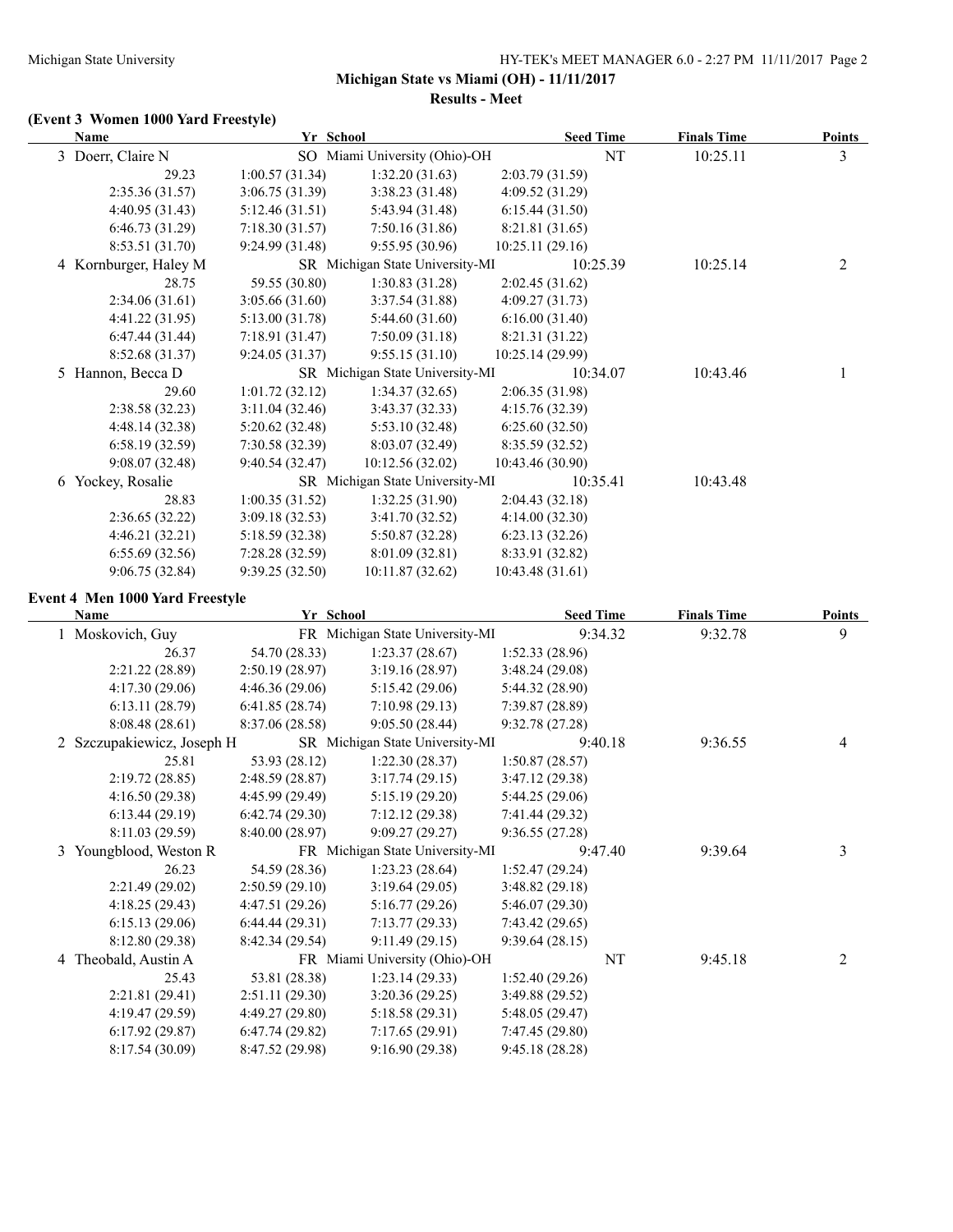**Results - Meet**

#### **(Event 4 Men 1000 Yard Freestyle)**

| <b>Name</b>        |                | Yr School                     | <b>Seed Time</b> |    | <b>Finals Time</b> | <b>Points</b> |
|--------------------|----------------|-------------------------------|------------------|----|--------------------|---------------|
| 5 McGuire, James C |                | FR Miami University (Ohio)-OH |                  | NT | 10:00.33           |               |
| 26.54              | 54.82 (28.28)  | 1:23.67(28.85)                | 1:53.03(29.36)   |    |                    |               |
| 2:22.19(29.16)     | 2:51.38(29.19) | 3:21.06(29.68)                | 3:50.78(29.72)   |    |                    |               |
| 4:20.34(29.56)     | 4:50.29(29.95) | 5:20.26(29.97)                | 5:50.44(30.18)   |    |                    |               |
| 6:21.14(30.70)     | 6:51.89(30.75) | 7:23.25(31.36)                | 7:55.01(31.76)   |    |                    |               |
| 8:26.52(31.51)     | 8:58.16(31.64) | 9:29.83(31.67)                | 10:00.33(30.50)  |    |                    |               |
|                    |                |                               |                  |    |                    |               |

#### **Event 5 Women 200 Yard Freestyle**

| Name                  | Yr School |                                                    |                | <b>Seed Time</b> | <b>Finals Time</b> | <b>Points</b>  |
|-----------------------|-----------|----------------------------------------------------|----------------|------------------|--------------------|----------------|
| 1 Moynihan, Ella B    |           | JR Miami University (Ohio)-OH                      |                | <b>NT</b>        | 1:51.73            | 9              |
| 26.39                 |           | 54.88 (28.49) 1:23.60 (28.72) 1:51.73 (28.13)      |                |                  |                    |                |
| 2 Aycock, Courtney T  |           | JR Michigan State University-MI 1:53.39            |                |                  | 1:53.52            | $\overline{4}$ |
| 27.17                 |           | $55.92(28.75)$ 1:25.17 (29.25) 1:53.52 (28.35)     |                |                  |                    |                |
| 3 Zilch, Molly A      |           | SO Miami University (Ohio)-OH                      |                | NT               | 1:53.74            | 3              |
| 27.15                 |           | $1:24.73(28.95)$ $1:24.73(28.95)$ $1:53.74(29.01)$ |                |                  |                    |                |
| 4 Chick, Olivia L     |           | FR Michigan State University-MI 1:53.56            |                |                  | 1:54.68            | $\overline{2}$ |
| 27.22                 |           | 56.39 (29.17) 1:25.68 (29.29) 1:54.68 (29.00)      |                |                  |                    |                |
| 5 Bradley, Emma A     |           | SO Miami University (Ohio)-OH                      |                | NT               | 1:55.80            |                |
| 27.38                 |           | 56.64 (29.26) 1:26.42 (29.78) 1:55.80 (29.38)      |                |                  |                    |                |
| 6 Stephens, Anna M    |           | SR Michigan State University-MI 1:55.46            |                |                  | 1:56.18            |                |
| 27.27                 |           | 56.58 (29.31) 1:26.33 (29.75) 1:56.18 (29.85)      |                |                  |                    |                |
| --- Truex, Kennedy E  |           | SO Michigan State University-MI                    |                | 1:57.80          | X1:56.62           |                |
| 27.78                 |           | $57.27(29.49)$ $1:27.33(30.06)$ $1:56.62(29.29)$   |                |                  |                    |                |
| --- Contino, Taylor E |           | FR Michigan State University-MI                    |                | 1:56.28          | X1:57.93           |                |
| 27.12                 |           | $57.02(29.90)$ $1:27.71(30.69)$ $1:57.93(30.22)$   |                |                  |                    |                |
| --- Coronel, Anna C   |           | SO Michigan State University-MI                    |                | NT               | X1:58.34           |                |
| 27.31                 |           | $57.07(29.76)$ 1:27.43 (30.36) 1:58.34 (30.91)     |                |                  |                    |                |
| --- Yockey, Rosalie   |           | SR Michigan State University-MI                    |                | 1:56.36          | X1:58.76           |                |
| 27.29                 |           | $57.07(29.78)$ $1:28.27(31.20)$                    | 1:58.76(30.49) |                  |                    |                |

### **Event 6 Men 200 Yard Freestyle**

| <b>Name</b>         | Yr School     |                                 | <b>Seed Time</b> | <b>Finals Time</b> | <b>Points</b> |
|---------------------|---------------|---------------------------------|------------------|--------------------|---------------|
| 1 Wheeler, Gordon W |               | FR Miami University (Ohio)-OH   | NT               | 1:43.07            | 9             |
| 23.92               | 50.06(26.14)  | 1:16.74(26.68)                  | 1:43.07(26.33)   |                    |               |
| 2 Farley, Aidan J   |               | FR Michigan State University-MI | 1:43.01          | 1:43.29            | 4             |
| 24.11               | 50.41 (26.30) | 1:17.23(26.82)                  | 1:43.29(26.06)   |                    |               |
| 3 Andrews, Justin M |               | SO Miami University (Ohio)-OH   | NT               | 1:43.94            |               |
| 24.34               | 51.07 (26.73) | 1:17.75(26.68)                  | 1:43.94(26.19)   |                    |               |
| 4 Lantow, Joshua L  |               | FR Michigan State University-MI | 1:44.64          | 1:44.56            |               |
| 23.96               | 50.30 (26.34) | 1:17.24(26.94)                  | 1:44.56(27.32)   |                    |               |
| 5 Precious, Jake R  |               | JR Miami University (Ohio)-OH   | NT               | 1:45.65            |               |
| 24.83               | 51.73 (26.90) | 1:18.94(27.21)                  | 1:45.65(26.71)   |                    |               |
| 6 Mork, Nehemiah S  |               | SO Michigan State University-MI | 1:45.01          | 1:45.78            |               |
| 24.14               | 51.38 (27.24) | 1:18.65(27.27)                  | 1:45.78(27.13)   |                    |               |
|                     |               |                                 |                  |                    |               |

### **Event 7 Women 100 Yard Backstroke**

| Name                 | Yr School                              | <b>Seed Time</b> | <b>Finals Time</b> | <b>Points</b> |
|----------------------|----------------------------------------|------------------|--------------------|---------------|
| Armstrong, Cathryn M | <b>JR</b> Michigan State University-MI | 56.78            | 57.54              |               |
| 27.89                | 57.54 (29.65)                          |                  |                    |               |
| 2 Jungers, Carolyn A | SO Miami University (Ohio)-OH          | NT               | 57.68              | 4             |
| 28.25                | 57.68 (29.43)                          |                  |                    |               |
| 3 Stone, Abby T      | JR Miami University (Ohio)-OH          | NT               | 58.84              |               |
| 28.63                | 58.84 (30.21)                          |                  |                    |               |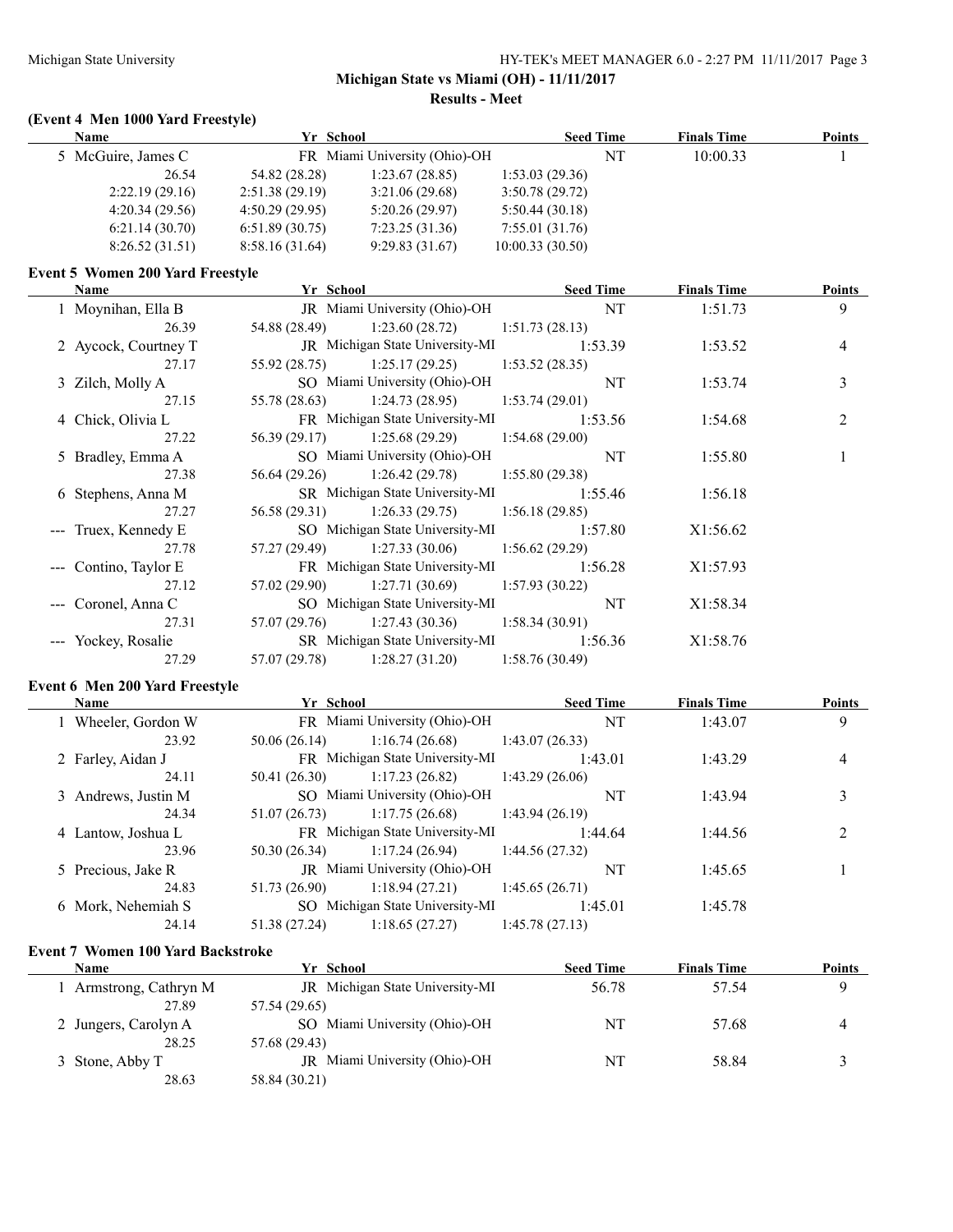#### Michigan State University HY-TEK's MEET MANAGER 6.0 - 2:27 PM 11/11/2017 Page 4

# **Michigan State vs Miami (OH) - 11/11/2017**

#### **Results - Meet**

#### **(Event 7 Women 100 Yard Backstroke)**

| <b>Name</b>          | Yr School                       | <b>Seed Time</b> | <b>Finals Time</b> | <b>Points</b> |
|----------------------|---------------------------------|------------------|--------------------|---------------|
| 4 Kuhl, Katie M      | SR Miami University (Ohio)-OH   | NT               | 59.38              |               |
| 29.27                | 59.38 (30.11)                   |                  |                    |               |
| 5 Kari, Brina L      | JR Michigan State University-MI | 59.63            | 59.55              |               |
| 28.88                | 59.55 (30.67)                   |                  |                    |               |
| 6 Mullins, Madison M | SO Michigan State University-MI | 58.96            | 1:01.35            |               |
| 30.02                | 1:01.35(31.33)                  |                  |                    |               |

#### **Event 8 Men 100 Yard Backstroke**

| <b>Name</b>          | Yr School                              | <b>Seed Time</b> | <b>Finals Time</b> | <b>Points</b> |
|----------------------|----------------------------------------|------------------|--------------------|---------------|
| Trompke, Alex S      | SR Michigan State University-MI        | 51.20            | 50.32              | 9             |
| 24.68                | 50.32 (25.64)                          |                  |                    |               |
| 2 McLeish, Lachlan D | <b>SR</b> Michigan State University-MI | 51.25            | 50.69              | 4             |
| 24.67                | 50.69 (26.02)                          |                  |                    |               |
| 3 Wray, James N      | SO Miami University (Ohio)-OH          | NT               | 51.25              | 3             |
| 24.89                | 51.25 (26.36)                          |                  |                    |               |
| 4 Nitzken, Martin J  | FR Miami University (Ohio)-OH          | NT               | 51.82              | 2             |
| 25.39                | 51.82 (26.43)                          |                  |                    |               |
| 5 Saczawa, Jack      | SO Michigan State University-MI        | 53.61            | 53.21              |               |
| 25.70                | 53.21 (27.51)                          |                  |                    |               |
| 6 Peloquin, Jacob R  | SO Miami University (Ohio)-OH          | NT               | 53.76              |               |
| 25.58                | 53.76 (28.18)                          |                  |                    |               |

### **Event 9 Women 100 Yard Breaststroke**

| Name                | Yr School                          | <b>Seed Time</b> | <b>Finals Time</b> | <b>Points</b>  |
|---------------------|------------------------------------|------------------|--------------------|----------------|
| 1 Sortland, Ana C   | Michigan State University-MI<br>JR | 1:03.45          | 1:03.13            | 9              |
| 29.96               | 1:03.13(33.17)                     |                  |                    |                |
| 2 Roche, Ellie A    | Michigan State University-MI<br>JR | 1:03.79          | 1:03.14            | $\overline{4}$ |
| 30.02               | 1:03.14(33.12)                     |                  |                    |                |
| 3 Schuster, Holly G | SR Miami University (Ohio)-OH      | NT               | 1:03.15            | 3              |
| 29.87               | 1:03.15(33.28)                     |                  |                    |                |
| 4 Szara, Erin S     | FR Michigan State University-MI    | 1:05.36          | 1:05.77            | 2              |
| 30.88               | 1:05.77(34.89)                     |                  |                    |                |
| 5 Fuchs, Hannah R   | SO Miami University (Ohio)-OH      | NT               | 1:05.80            |                |
| 31.19               | 1:05.80(34.61)                     |                  |                    |                |
| 6 Neubauer, Macey P | SO Miami University (Ohio)-OH      | NT               | 1:06.28            |                |
| 31.35               | 1:06.28 (34.93)                    |                  |                    |                |

#### **Event 10 Men 100 Yard Breaststroke**

 $\overline{a}$ 

| Name                   | Yr School                       | <b>Seed Time</b> | <b>Finals Time</b> | <b>Points</b>  |
|------------------------|---------------------------------|------------------|--------------------|----------------|
| Leshok, Nick G         | SR Michigan State University-MI | 56.97            | 56.44              | 9              |
| 26.83                  | 56.44 (29.61)                   |                  |                    |                |
| Blackstone, Hutch H    | SR Miami University (Ohio)-OH   | NT               | 58.57              | 4              |
| 27.19                  | 58.57 (31.38)                   |                  |                    |                |
| 3 Meffert, Phillip E   | SO Michigan State University-MI | 58.80            | 59.69              | 3              |
| 28.58                  | 59.69 (31.11)                   |                  |                    |                |
| 4 Smiarowski, Lucas    | FR Michigan State University-MI | 59.28            | 59.72              | $\overline{c}$ |
| 28.03                  | 59.72 (31.69)                   |                  |                    |                |
| 5 Barr, Noah B         | FR Miami University (Ohio)-OH   | NT               | 1:00.27            |                |
| 28.58                  | 1:00.27 (31.69)                 |                  |                    |                |
| Brockman, Blake J<br>6 | FR Miami University (Ohio)-OH   | NT               | 1:00.58            |                |
| 28.20                  | 1:00.58 (32.38)                 |                  |                    |                |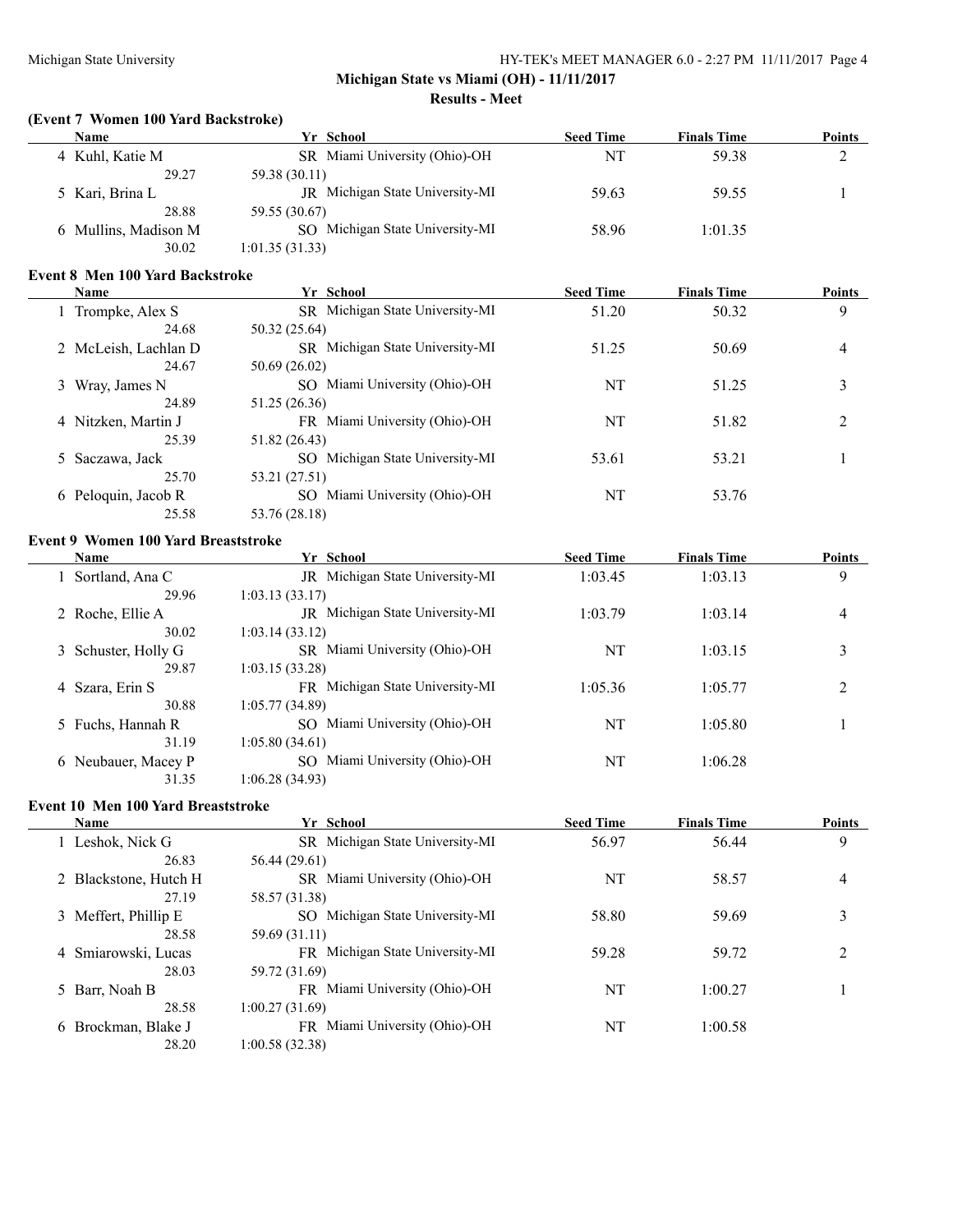$\overline{\phantom{0}}$ 

#### **Michigan State vs Miami (OH) - 11/11/2017 Results - Meet**

#### **Event 11 Women 200 Yard Butterfly**

| <b>Name</b>             | Yr School      |                                        | <b>Seed Time</b> | <b>Finals Time</b> | <b>Points</b> |
|-------------------------|----------------|----------------------------------------|------------------|--------------------|---------------|
| 1 Herb, Izzy N          |                | SO Miami University (Ohio)-OH          | <b>NT</b>        | 2:05.24            | 9             |
| 29.38                   | 59.35 (29.97)  | 1:31.74(32.39)                         | 2:05.24(33.50)   |                    |               |
| 2 Brunett, Emily N      |                | <b>JR</b> Michigan State University-MI | 2:05.39          | 2:06.78            | 4             |
| 28.36                   | 1:00.32(31.96) | 1:33.07(32.75)                         | 2:06.78(33.71)   |                    |               |
| 3 Cannon, Kayleigh      |                | FR Miami University (Ohio)-OH          | NT               | 2:06.89            |               |
| 27.80                   | 59.31 (31.51)  | 1:32.77(33.46)                         | 2:06.89(34.12)   |                    |               |
| 4 Keshemberg, Natalie S |                | SO Michigan State University-MI        | 2:07.03          | 2:07.04            |               |
| 28.77                   | 1:00.82(32.05) | 1:33.66(32.84)                         | 2:07.04(33.38)   |                    |               |
| 5 Alexander, Brianna K  |                | SO Miami University (Ohio)-OH          | NT               | 2:07.28            |               |
| 28.48                   | 1:00.34(31.86) | 1:33.36(33.02)                         | 2:07.28(33.92)   |                    |               |
| 6 Hannon, Becca D       |                | SR Michigan State University-MI        | 2:08.57          | 2:09.37            |               |
| 29.14                   | 1:01.67(32.53) | 1:35.27(33.60)                         | 2:09.37(34.10)   |                    |               |

#### **Event 12 Men 200 Yard Butterfly**

| Name                        | Yr School                                          | <b>Seed Time</b> | <b>Finals Time</b> | Points         |
|-----------------------------|----------------------------------------------------|------------------|--------------------|----------------|
| 1 Henneman, John L          | SO Michigan State University-MI NT                 |                  | 1:50.93            | 9              |
| 24.75                       | 52.15 (27.40) 1:21.01 (28.86) 1:50.93 (29.92)      |                  |                    |                |
| 2 Moussalem do Amaral, Iago | SO Miami University (Ohio)-OH                      | NT               | 1:51.49            | $\overline{4}$ |
| 24.63                       | $52.66(28.03)$ 1:21.01 (28.35) 1:51.49 (30.48)     |                  |                    |                |
| 3 Piper, Scott J            | SO Michigan State University-MI 1:53.41            |                  | 1:52.86            | 3              |
| 25.70                       | 54.59 (28.89) 1:23.84 (29.25) 1:52.86 (29.02)      |                  |                    |                |
| 4 Klinsky, Spencer A        | FR Miami University (Ohio)-OH                      | NT               | 1:53.14            | 2              |
| 25.55                       | 54.28 (28.73) 1:23.77 (29.49) 1:53.14 (29.37)      |                  |                    |                |
| 5 Strahlman, Mitch T        | SR Michigan State University-MI                    | 1:55.06          | 1:53.79            | 1              |
| 25.34                       | 53.57 (28.23) 1:23.14 (29.57) 1:53.79 (30.65)      |                  |                    |                |
| 6 Rybakowicz, Ross L        | SR Miami University (Ohio)-OH                      | NT               | 1:55.78            |                |
| 25.92                       | $1:25.41(30.03)$ $1:25.41(30.03)$ $1:55.78(30.37)$ |                  |                    |                |
| --- Kost, Michael           | JR Michigan State University-MI                    | 1:55.26          | X1:54.97           |                |
| 25.49                       | 54.20 (28.71) 1:24.02 (29.82) 1:54.97 (30.95)      |                  |                    |                |
| --- Duffy, Alex T           | SR Michigan State University-MI                    | 1:56.36          | X1:56.00           |                |
| 25.53                       | 54.17 (28.64) 1:23.86 (29.69) 1:56.00 (32.14)      |                  |                    |                |
| --- Pascua, Josh A          | FR Michigan State University-MI                    | 1:55.24          | X1:56.53           |                |
| 25.87                       | 54.97 (29.10) 1:24.61 (29.64) 1:56.53 (31.92)      |                  |                    |                |
| --- Schoof, Timothy W       | SO Michigan State University-MI                    | 1:56.01          | X1:57.17           |                |
| 25.58                       | $55.52(29.94)$ 1:25.83 (30.31)                     | 1:57.17(31.34)   |                    |                |

#### **Event 13 Women 50 Yard Freestyle**

| <b>Name</b>                           |     | Yr School                       | <b>Seed Time</b> | <b>Finals Time</b> | <b>Points</b> |
|---------------------------------------|-----|---------------------------------|------------------|--------------------|---------------|
| 1 Bukowski, Racheal A                 |     | SR Michigan State University-MI | 23.33            | 23.37              | 9             |
| 2 Campbell, Elise N                   |     | SR Miami University (Ohio)-OH   | NT               | 23.96              | 4             |
| 3 Meldrum, Dom M                      | JR  | Michigan State University-MI    | 24.04            | 24.17              | 3             |
| 4 Moore, Macy J                       |     | SR Michigan State University-MI | 24.12            | 24.46              |               |
| 5 Esler, Abbey M                      |     | SO Miami University (Ohio)-OH   | NT               | 24.60              |               |
| 6 Mosbaugh, Peyton P                  |     | JR Miami University (Ohio)-OH   | NT               | 24.75              |               |
| --- Heineman, Allie L                 | SO. | Michigan State University-MI    | 24.03            | X23.91             |               |
| --- Arnold, Taylor L                  |     | FR Michigan State University-MI | 24.46            | X24.26             |               |
| --- Schultz, Gretchen N               | SO. | Michigan State University-MI    | 23.90            | X25.80             |               |
| <b>Event 14 Men 50 Yard Freestyle</b> |     |                                 |                  |                    |               |
| Name                                  |     | Yr School                       | <b>Seed Time</b> | <b>Finals Time</b> | Points        |
| Woods, Payton R                       |     | SO Michigan State University-MI | 20.99            | 20.85              | 9             |
| Westrick, Ross G                      |     | SR Miami University (Ohio)-OH   | NT               | 21.54              | 4             |
| 3 Schwers, Michael W                  |     | SO Michigan State University-MI | NT               | 21.78              | 3             |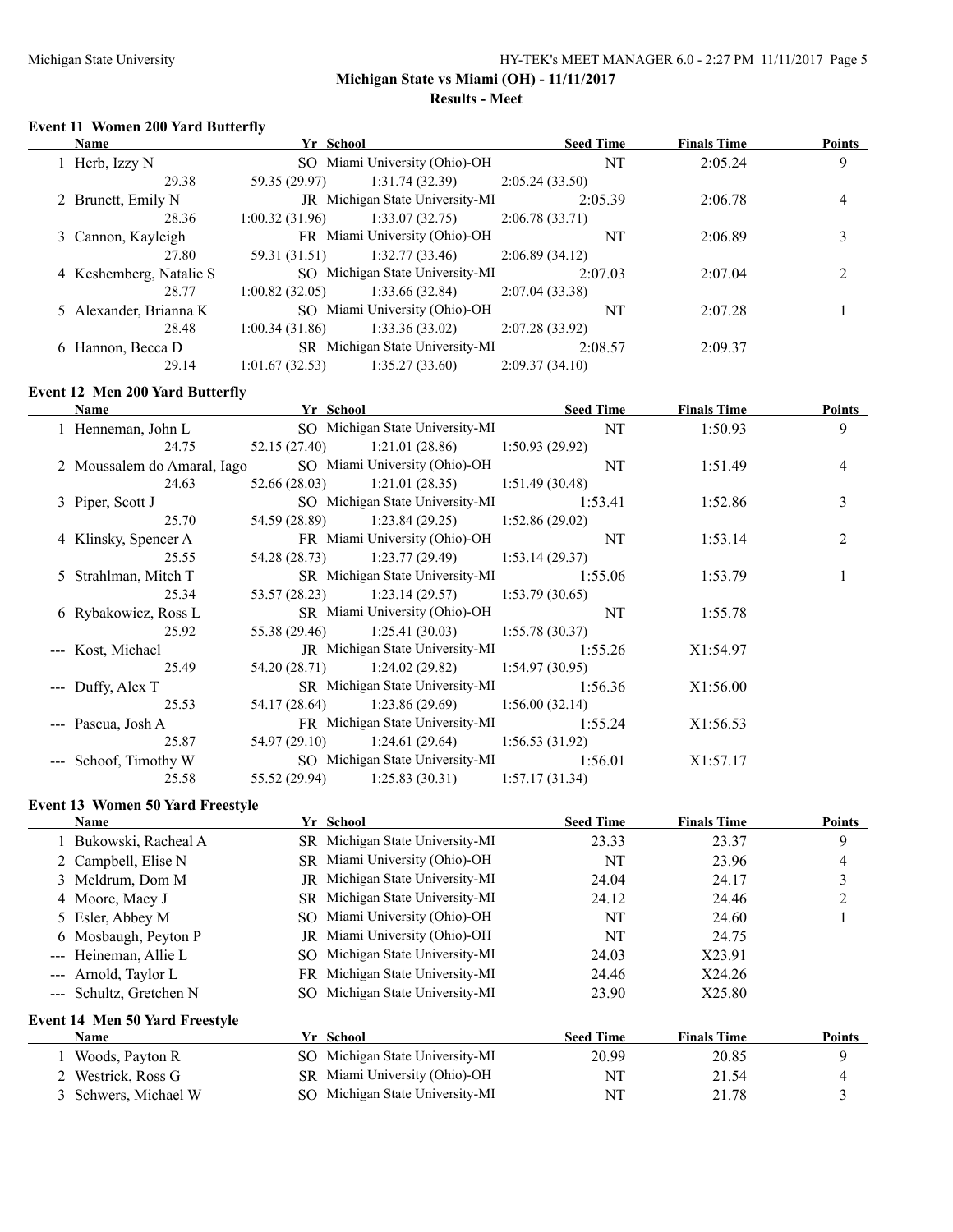### **Michigan State vs Miami (OH) - 11/11/2017 Results - Meet**

## **(Event 14 Men 50 Yard Freestyle)**

|                                          | Name                                     |               | Yr School                       | <b>Seed Time</b> | <b>Finals Time</b>  | <b>Points</b>  |
|------------------------------------------|------------------------------------------|---------------|---------------------------------|------------------|---------------------|----------------|
|                                          | 4 Bettner, Chase D                       |               | JR Miami University (Ohio)-OH   | NT               | 21.82               | $\overline{c}$ |
|                                          | 5 Pieseski, Will A                       |               | JR Miami University (Ohio)-OH   | NT               | 22.23               | 1              |
|                                          | 6 Whitaker, Gabe L                       |               | JR Michigan State University-MI | 22.17            | 22.26               |                |
|                                          | <b>Event 15 Women 3 mtr Diving</b>       |               |                                 |                  |                     |                |
|                                          | <b>Name</b>                              |               | Yr School                       |                  | <b>Finals Score</b> | <b>Points</b>  |
|                                          | 1 Lin, Pei                               |               | SR Miami University (Ohio)-OH   | NP               | 319.58              | 9              |
|                                          | 2 Wellenzohn, Morgan E                   |               | JR Michigan State University-MI | 261.30           | 276.98              | 4              |
|                                          | 3 Ling, Amanda T                         |               | FR Michigan State University-MI | 277.00           | 258.23              | 3              |
|                                          | 4 Folta, Maddie L                        |               | FR Miami University (Ohio)-OH   | NP               | 247.13              | $\overline{c}$ |
|                                          | 5 Neely, Erin M                          |               | FR Michigan State University-MI | 244.50           | 233.18              | 1              |
|                                          | 6 Hetzler, Megan M                       |               | FR Miami University (Ohio)-OH   | NP               | 221.40              |                |
|                                          | <b>Event 16 Men 1 mtr Diving</b>         |               |                                 |                  |                     |                |
|                                          | Name                                     |               | Yr School                       |                  | <b>Finals Score</b> | <b>Points</b>  |
|                                          | 1 Moncino, Harrison T                    |               | JR Miami University (Ohio)-OH   | NP               | 283.28              | 9              |
|                                          | 2 Nash, Ryan A                           |               | JR Miami University (Ohio)-OH   | <b>NP</b>        | 273.30              | 4              |
|                                          | 3 Wiedemann, Sam C                       |               | FR Miami University (Ohio)-OH   | <b>NP</b>        | 225.30              | 3              |
|                                          | 4 Gutenschwager, Nolan N                 |               | FR Michigan State University-MI | 233.85           | 212.56              | $\overline{2}$ |
|                                          | <b>Event 17 Women 100 Yard Freestyle</b> |               |                                 |                  |                     |                |
|                                          | Name                                     |               | Yr School                       | <b>Seed Time</b> | <b>Finals Time</b>  | <b>Points</b>  |
|                                          | 1 Bukowski, Racheal A                    |               | SR Michigan State University-MI | 50.55            | 50.84               | 9              |
|                                          | 24.62                                    | 50.84 (26.22) |                                 |                  |                     |                |
| 2                                        | Campbell, Elise N                        |               | SR Miami University (Ohio)-OH   | NT               | 51.85               | 4              |
|                                          | 24.98                                    | 51.85 (26.87) |                                 |                  |                     |                |
|                                          | 3 Moynihan, Ella B                       |               | JR Miami University (Ohio)-OH   | NT               | 52.32               | 3              |
|                                          | 25.51                                    | 52.32 (26.81) |                                 |                  |                     |                |
|                                          | 4 Chick, Olivia L                        |               | FR Michigan State University-MI | 52.40            | 52.73               | 2              |
|                                          | 25.53                                    | 52.73 (27.20) |                                 |                  |                     |                |
| 5                                        | Stephens, Anna M                         |               | SR Michigan State University-MI | NT               | 53.76               | 1              |
|                                          | 25.90                                    | 53.76 (27.86) |                                 |                  |                     |                |
|                                          | 6 Stone, Abby T                          |               | JR Miami University (Ohio)-OH   | NT               | 54.70               |                |
|                                          | 25.95                                    | 54.70 (28.75) |                                 |                  |                     |                |
|                                          | --- Meldrum, Dom M                       |               | JR Michigan State University-MI | 53.00            | X52.74              |                |
|                                          | 26.25                                    | 52.74 (26.49) |                                 |                  |                     |                |
|                                          | --- Heineman, Allie L                    |               | SO Michigan State University-MI | 53.66            | X53.67              |                |
|                                          | 25.72                                    | 53.67 (27.95) |                                 |                  |                     |                |
|                                          | --- Arnold, Taylor L                     |               | FR Michigan State University-MI | 53.52            | X54.02              |                |
|                                          | 26.16                                    | 54.02 (27.86) |                                 |                  |                     |                |
| $\qquad \qquad - -$                      | Schultz, Gretchen N                      |               | SO Michigan State University-MI | 53.01            | X54.42              |                |
|                                          | 25.92                                    | 54.42 (28.50) |                                 |                  |                     |                |
| $\qquad \qquad -$                        | Contino, Taylor E                        |               | FR Michigan State University-MI | 53.81            | X54.63              |                |
|                                          | 26.33                                    | 54.63 (28.30) |                                 |                  |                     |                |
| $\hspace{0.05cm} \ldots \hspace{0.05cm}$ | Coronel, Anna C                          |               | SO Michigan State University-MI | 55.46            | X55.45              |                |
|                                          | 26.80                                    | 55.45 (28.65) |                                 |                  |                     |                |

#### **Event 18 Men 100 Yard Freestyle**

| Name              | Yr School                       | <b>Seed Time</b> | <b>Finals Time</b> | <b>Points</b> |
|-------------------|---------------------------------|------------------|--------------------|---------------|
| Leshok, Nick G    | SR Michigan State University-MI | 46.27            | 46.26              |               |
| 22.44             | 46.26 (23.82)                   |                  |                    |               |
| 2 Woods, Payton R | SO Michigan State University-MI | 46.65            | 46.85              |               |
| 22.42             | 46.85 (24.43)                   |                  |                    |               |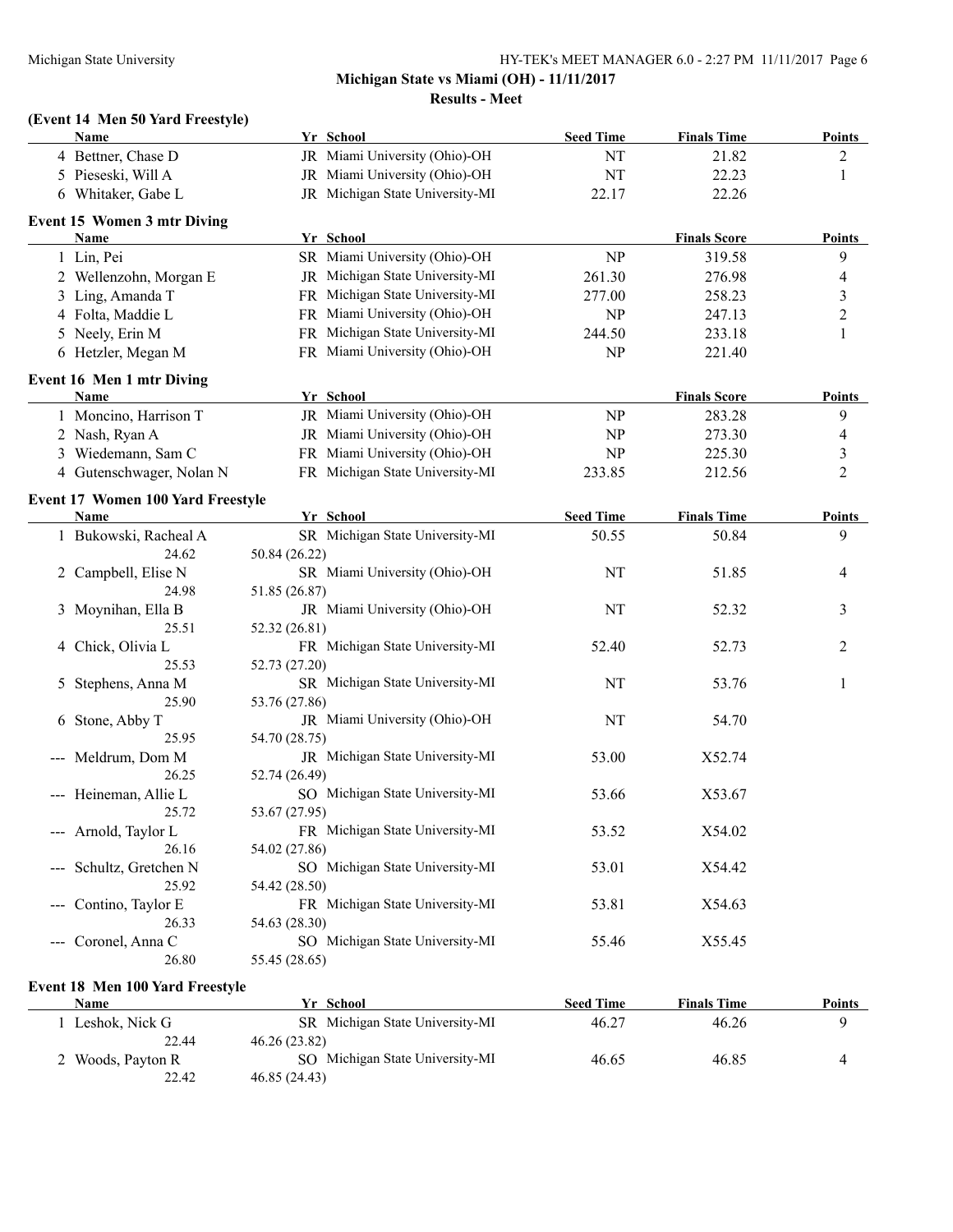#### **Michigan State vs Miami (OH) - 11/11/2017 Results - Meet**

#### **(Event 18 Men 100 Yard Freestyle)**

| <b>Name</b>            | Yr School                       | <b>Seed Time</b> | <b>Finals Time</b> | <b>Points</b> |
|------------------------|---------------------------------|------------------|--------------------|---------------|
| 3 Mork, Nehemiah S     | SO Michigan State University-MI | 47.83            | 47.87              |               |
| 22.94                  | 47.87 (24.93)                   |                  |                    |               |
| 4 Westrick, Ross G     | SR Miami University (Ohio)-OH   | NT               | 47.89              |               |
| 22.86                  | 47.89 (25.03)                   |                  |                    |               |
| 5 Pieseski, Will A     | JR Miami University (Ohio)-OH   | NT               | 48.22              |               |
| 22.99                  | 48.22 (25.23)                   |                  |                    |               |
| Wheeler, Gordon W<br>6 | FR Miami University (Ohio)-OH   | NT               | 48.51              |               |
| 23.43                  | 48.51 (25.08)                   |                  |                    |               |

### **Event 19 Women 200 Yard Backstroke**

| <b>Name</b>            | Yr School      |                                        | <b>Seed Time</b> | <b>Finals Time</b> | <b>Points</b> |
|------------------------|----------------|----------------------------------------|------------------|--------------------|---------------|
| 1 Herb, Izzy N         |                | SO Miami University (Ohio)-OH          | <b>NT</b>        | 2:02.49            | 9             |
| 29.00                  | 59.70 (30.70)  | 1:30.85(31.15)                         | 2:02.49(31.64)   |                    |               |
| 2 Baker, Rachel L      |                | SR Miami University (Ohio)-OH          | <b>NT</b>        | 2:05.21            | 4             |
| 29.06                  | 1:00.49(31.43) | 1:32.92(32.43)                         | 2:05.21(32.29)   |                    |               |
| 3 Dickson, Marie L     |                | FR Michigan State University-MI        | 2:05.59          | 2:05.25            |               |
| 29.54                  | 1:00.90(31.36) | 1:33.17(32.27)                         | 2:05.25(32.08)   |                    |               |
| 4 Jungers, Carolyn A   |                | SO Miami University (Ohio)-OH          | NT               | 2:06.23            |               |
| 29.71                  | 1:02.13(32.42) | 1:34.66(32.53)                         | 2:06.23(31.57)   |                    |               |
| 5 Armstrong, Cathryn M |                | <b>JR</b> Michigan State University-MI | 2:06.73          | 2:07.79            |               |
| 29.24                  | 1:00.77(31.53) | 1:34.18(33.41)                         | 2:07.79(33.61)   |                    |               |
| 6 Mullins, Madison M   |                | SO Michigan State University-MI        | 2:11.99          | 2:14.82            |               |
| 30.61                  | 1:04.08(33.47) | 1:39.48(35.40)                         | 2:14.82(35.34)   |                    |               |

### **Event 20 Men 200 Yard Backstroke**

| <b>Name</b>          | Yr School     |                                   | <b>Seed Time</b> | <b>Finals Time</b> | <b>Points</b>  |
|----------------------|---------------|-----------------------------------|------------------|--------------------|----------------|
| 1 McLeish, Lachlan D |               | SR Michigan State University-MI   | 1:50.87          | 1:49.75            | 9              |
| 25.64                | 53.18 (27.54) | 1:21.44 (28.26)                   | 1:49.75(28.31)   |                    |                |
| 2 Nitzken, Martin J  |               | FR Miami University (Ohio)-OH     | NT               | 1:51.04            | 4              |
| 26.25                | 54.15 (27.90) | $1:22.63(28.48)$ $1:51.04(28.41)$ |                  |                    |                |
| 3 Ryan, Charlie C    |               | FR Michigan State University-MI   | 1:54.09          | 1:52.41            | 3              |
| 26.06                | 53.82 (27.76) | 1:22.21(28.39)                    | 1:52.41(30.20)   |                    |                |
| 4 Wray, James N      |               | SO Miami University (Ohio)-OH     | NT               | 1:54.77            | $\overline{2}$ |
| 26.92                | 56.09 (29.17) | 1:25.70(29.61)                    | 1:54.77(29.07)   |                    |                |
| 5 Piper, Scott J     |               | SO Michigan State University-MI   | 1:53.24          | 1:55.09            |                |
| 27.25                | 56.14 (28.89) | 1:25.77(29.63)                    | 1:55.09(29.32)   |                    |                |
| 6 Precious, Jake R   |               | JR Miami University (Ohio)-OH     | NT               | 1:55.44            |                |
| 26.86                | 56.45 (29.59) | $1:26.64(30.19)$ $1:55.44(28.80)$ |                  |                    |                |
| --- Lamb, Connor P   |               | SR Michigan State University-MI   | 1:54.07          | X1:53.56           |                |
| 26.86                | 55.39 (28.53) | 1:24.26(28.87)                    | 1:53.56(29.30)   |                    |                |
| --- Saczawa, Jack    |               | SO Michigan State University-MI   | NT               | X1:56.23           |                |
| 27.34                | 56.82 (29.48) | 1:26.70(29.88)                    | 1:56.23(29.53)   |                    |                |

### **Event 21 Women 200 Yard Breaststroke**

| <b>Name</b>         | Yr School      |                                 | <b>Seed Time</b> | <b>Finals Time</b> | <b>Points</b> |
|---------------------|----------------|---------------------------------|------------------|--------------------|---------------|
| 1 Schuster, Holly G |                | SR Miami University (Ohio)-OH   |                  | 2:18.84            | 9             |
| 31.51               | 1:07.16(35.65) | 1:42.47(35.31)                  | 2:18.84(36.37)   |                    |               |
| 2 Roche, Ellie A    |                | JR Michigan State University-MI | 2.1939           | 2:20.41            | 4             |
| 32.29               | 1:08.31(36.02) | 1:44.70 (36.39)                 | 2:20.41(35.71)   |                    |               |
| 3 Fuchs, Hannah R   |                | SO Miami University (Ohio)-OH   | NT               | 2:21.04            |               |
| 32.17               | 1:07.72(35.55) | 1:43.94(36.22)                  | 2:21.04(37.10)   |                    |               |
| 4 Sortland, Ana C   |                | JR Michigan State University-MI | 2:21.01          | 2:21.34            |               |
| 32.60               | 1:08.41(35.81) | 1:44.80(36.39)                  | 2:21.34(36.54)   |                    |               |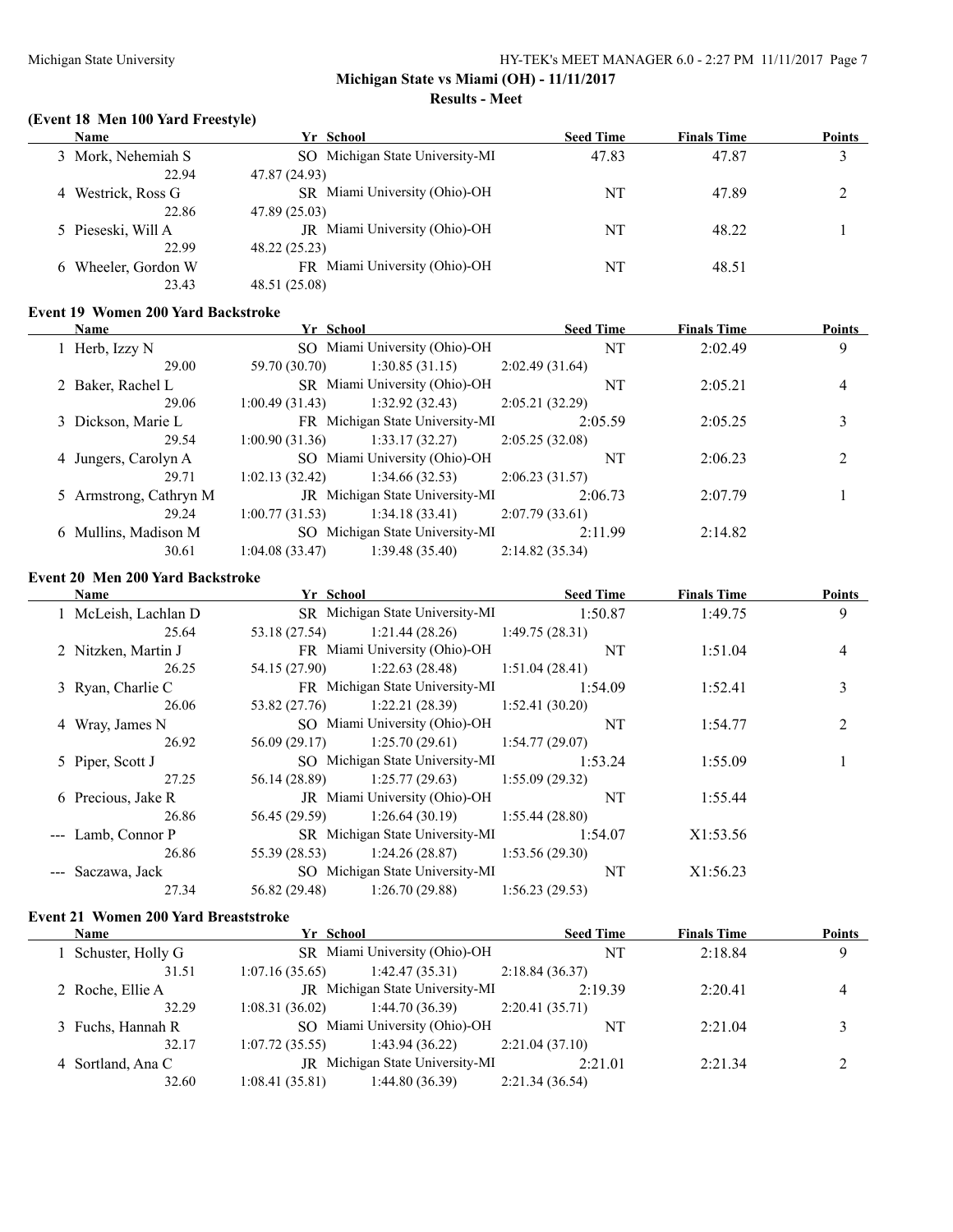**Results - Meet**

#### **(Event 21 Women 200 Yard Breaststroke)**

| Name                   | Yr School      |                                 |                 | <b>Seed Time</b> | <b>Finals Time</b> | Points |
|------------------------|----------------|---------------------------------|-----------------|------------------|--------------------|--------|
| 5 Neveling, Abbey      |                | FR Michigan State University-MI |                 | 2:22.71          | 2:24.03            |        |
| 33.08                  | 1:09.70(36.62) | 1:46.19 (36.49)                 | 2:24.03 (37.84) |                  |                    |        |
| 6 Alexander, Brianna K |                | SO Miami University (Ohio)-OH   |                 | NT               | 2:24.97            |        |
| 32.93                  | 1:09.66(36.73) | 1:46.88(37.22)                  | 2:24.97 (38.09) |                  |                    |        |

#### **Event 22 Men 200 Yard Breaststroke**

| <b>Name</b>           | Yr School      |                                 | <b>Seed Time</b> | <b>Finals Time</b> | <b>Points</b> |
|-----------------------|----------------|---------------------------------|------------------|--------------------|---------------|
| 1 Meffert, Phillip E  |                | SO Michigan State University-MI | 2:09.08          | 2:09.57            | 9             |
| 30.12                 | 1:03.54(33.42) | 1:36.65(33.11)                  | 2:09.57(32.92)   |                    |               |
| 2 Barr, Noah B        |                | FR Miami University (Ohio)-OH   | NT               | 2:10.34            | 4             |
| 29.79                 | 1:03.39(33.60) | 1:37.14(33.75)                  | 2:10.34(33.20)   |                    |               |
| 3 Smiarowski, Lucas   |                | FR Michigan State University-MI | 2:09.31          | 2:10.52            |               |
| 29.33                 | 1:03.12(33.79) | 1:36.54(33.42)                  | 2:10.52(33.98)   |                    |               |
| 4 Blackstone, Hutch H |                | SR Miami University (Ohio)-OH   | NT               | 2:10.56            |               |
| 29.92                 | 1:03.51(33.59) | 1:37.23(33.72)                  | 2:10.56(33.33)   |                    |               |
| 5 Brockman, Blake J   |                | FR Miami University (Ohio)-OH   | NT               | 2:11.85            |               |
| 30.22                 | 1:03.36(33.14) | 1:38.07(34.71)                  | 2:11.85(33.78)   |                    |               |
| 6 Hanani, Tal         |                | SR Michigan State University-MI | 2:15.24          | 2:14.06            |               |
| 29.30                 | 1:03.21(33.91) | 1:38.49(35.28)                  | 2:14.06(35.57)   |                    |               |
|                       |                |                                 |                  |                    |               |

#### **Event 23 Women 500 Yard Freestyle**

| <b>Name</b>           | Yr School      |                                 | <b>Seed Time</b> |         | <b>Finals Time</b> | <b>Points</b> |
|-----------------------|----------------|---------------------------------|------------------|---------|--------------------|---------------|
| 1 Moynihan, Ella B    |                | JR Miami University (Ohio)-OH   |                  | NT      | 4:59.78            | 9             |
| 28.03                 | 58.06 (30.03)  | 1:28.47(30.41)                  | 1:59.03(30.56)   |         |                    |               |
| 2:29.44(30.41)        | 2:59.85(30.41) | 3:30.24(30.39)                  | 4:00.57(30.33)   |         |                    |               |
| 4:30.65(30.08)        | 4:59.78(29.13) |                                 |                  |         |                    |               |
| 2 Bradley, Emma A     |                | SO Miami University (Ohio)-OH   |                  | NT      | 5:03.17            | 4             |
| 28.19                 | 57.92 (29.73)  | 1:28.23(30.31)                  | 1:58.81(30.58)   |         |                    |               |
| 2:29.28(30.47)        | 3:00.03(30.75) | 3:30.79(30.76)                  | 4:01.70(30.91)   |         |                    |               |
| 4:32.75(31.05)        | 5:03.17(30.42) |                                 |                  |         |                    |               |
| 3 Doerr, Claire N     |                | SO Miami University (Ohio)-OH   |                  | NT      | 5:05.85            | 3             |
| 28.40                 | 59.51 (31.11)  | 1:30.98(31.47)                  | 2:02.52(31.54)   |         |                    |               |
| 2:33.74(31.22)        | 3:04.50(30.76) | 3:35.18(30.68)                  | 4:05.91(30.73)   |         |                    |               |
| 4:36.83(30.92)        | 5:05.85(29.02) |                                 |                  |         |                    |               |
| 4 Kornburger, Haley M |                | SR Michigan State University-MI |                  | 5:04.68 | 5:06.28            | 2             |
| 28.38                 | 58.68 (30.30)  | 1:29.15(30.47)                  | 2:00.18(31.03)   |         |                    |               |
| 2:31.10(30.92)        | 3:01.95(30.85) | 3:33.08(31.13)                  | 4:04.20(31.12)   |         |                    |               |
| 4:35.53(31.33)        | 5:06.28(30.75) |                                 |                  |         |                    |               |
| 5 Aycock, Courtney T  |                | JR Michigan State University-MI |                  | NT      | 5:08.39            |               |
| 29.02                 | 59.63 (30.61)  | 1:30.27(30.64)                  | 2:01.33(31.06)   |         |                    |               |
| 2:32.52(31.19)        | 3:03.80(31.28) | 3:35.13(31.33)                  | 4:06.57(31.44)   |         |                    |               |
| 4:37.76(31.19)        | 5:08.39(30.63) |                                 |                  |         |                    |               |
| 6 Yockey, Rosalie     |                | SR Michigan State University-MI |                  | 5:10.18 | 5:20.21            |               |
| 28.54                 | 59.73 (31.19)  | 1:31.67(31.94)                  | 2:03.36(31.69)   |         |                    |               |
| 2:35.65(32.29)        | 3:08.20(32.55) | 3:40.73(32.53)                  | 4:13.79(33.06)   |         |                    |               |
| 4:47.37 (33.58)       | 5:20.21(32.84) |                                 |                  |         |                    |               |

#### **Event 24 Men 500 Yard Freestyle**

| Name                     |                | Yr School                       | <b>Seed Time</b> | <b>Finals Time</b> | <b>Points</b> |
|--------------------------|----------------|---------------------------------|------------------|--------------------|---------------|
| Szczupakiewicz, Joseph H |                | SR Michigan State University-MI | 4:36.29          | 4:38.28            |               |
| 25.55                    | 53.14 (27.59)  | 1:21.17(28.03)                  | 1:49.55 (28.38)  |                    |               |
| 2:17.89(28.34)           | 2:46.49(28.60) | 3:15.25(28.76)                  | 3:43.07(27.82)   |                    |               |
| 4:11.09(28.02)           | 4:38.28(27.19) |                                 |                  |                    |               |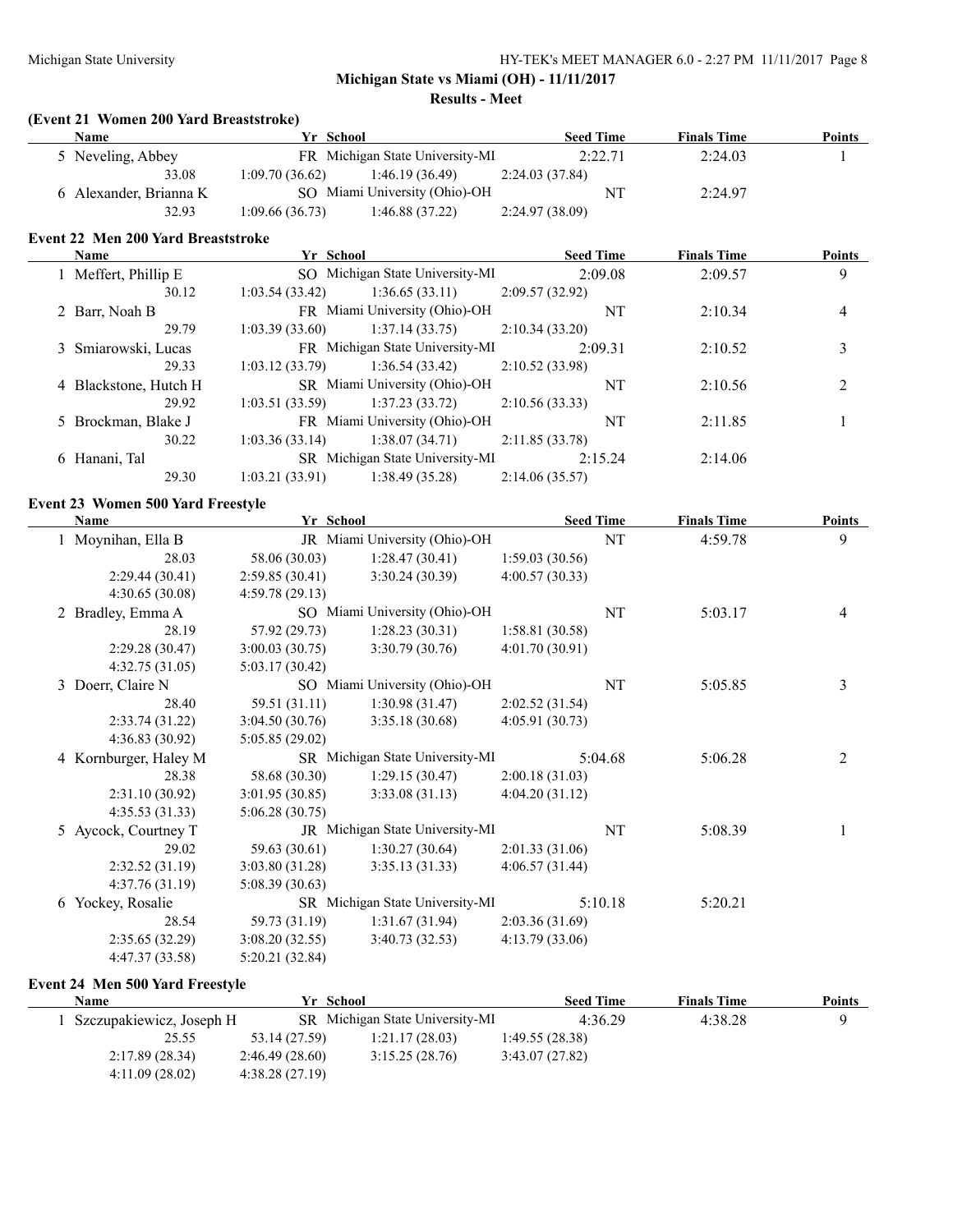#### **Results - Meet**

## **(Event 24 Men 500 Yard Freestyle)**

| Name                 | Yr School       |                                 |                | <b>Seed Time</b> | <b>Finals Time</b> | <b>Points</b>  |
|----------------------|-----------------|---------------------------------|----------------|------------------|--------------------|----------------|
| 2 Farley, Aidan J    |                 | FR Michigan State University-MI |                | 4:38.74          | 4:41.31            | $\overline{4}$ |
| 25.87                | 53.95 (28.08)   | 1:22.33(28.38)                  | 1:50.99(28.66) |                  |                    |                |
| 2:19.82(28.83)       | 2:48.79(28.97)  | 3:17.54(28.75)                  | 3:46.32(28.78) |                  |                    |                |
| 4:14.32(28.00)       | 4:41.31 (26.99) |                                 |                |                  |                    |                |
| 3 Moskovich, Guy     |                 | FR Michigan State University-MI |                | 4:38.97          | 4:44.73            | 3              |
| 26.27                | 54.56 (28.29)   | 1:23.28(28.72)                  | 1:52.25(28.97) |                  |                    |                |
| 2:20.83(28.58)       | 2:49.32(28.49)  | 3:18.20(28.88)                  | 3:47.28(29.08) |                  |                    |                |
| 4:16.20(28.92)       | 4:44.73 (28.53) |                                 |                |                  |                    |                |
| 4 Theobald, Austin A |                 | FR Miami University (Ohio)-OH   |                | NT               | 4:46.32            | 2              |
| 25.46                | 53.71 (28.25)   | 1:22.79(29.08)                  | 1:52.04(29.25) |                  |                    |                |
| 2:21.50(29.46)       | 2:50.60(29.10)  | 3:20.09(29.49)                  | 3:49.51(29.42) |                  |                    |                |
| 4:18.38(28.87)       | 4:46.32(27.94)  |                                 |                |                  |                    |                |
| 5 McGuire, James C   |                 | FR Miami University (Ohio)-OH   |                | NT               | 4:51.60            |                |
| 26.67                | 55.29 (28.62)   | 1:24.49(29.20)                  | 1:54.23(29.74) |                  |                    |                |
| 2:24.01(29.78)       | 2:53.79(29.78)  | 3:23.41(29.62)                  | 3:53.41(30.00) |                  |                    |                |
| 4:23.09(29.68)       | 4:51.60(28.51)  |                                 |                |                  |                    |                |
| 6 Wheeler, Gordon W  |                 | FR Miami University (Ohio)-OH   |                | NT               | 4:54.03            |                |
| 26.00                | 54.17 (28.17)   | 1:23.47(29.30)                  | 1:52.95(29.48) |                  |                    |                |
| 2:23.08(30.13)       | 2:53.56(30.48)  | 3:23.84(30.28)                  | 3:54.28(30.44) |                  |                    |                |
| 4:24.69(30.41)       | 4:54.03(29.34)  |                                 |                |                  |                    |                |

### **Event 25 Women 100 Yard Butterfly**

 $\overline{a}$ 

| <b>Name</b>             | Yr School                       | <b>Seed Time</b> | <b>Finals Time</b> | <b>Points</b> |
|-------------------------|---------------------------------|------------------|--------------------|---------------|
| 1 Wolff, Iana           | SO Michigan State University-MI | 56.56            | 56.59              | 9             |
| 26.90                   | 56.59 (29.69)                   |                  |                    |               |
| 2 Mosbaugh, Peyton P    | JR Miami University (Ohio)-OH   | NT               | 56.68              | 4             |
| 27.02                   | 56.68 (29.66)                   |                  |                    |               |
| 3 Cannon, Kayleigh      | FR Miami University (Ohio)-OH   | NT               | 57.61              |               |
| 27.05                   | 57.61 (30.56)                   |                  |                    |               |
| 4 Herb, Izzy N          | SO Miami University (Ohio)-OH   | NT               | 58.37              | 2             |
| 27.43                   | 58.37 (30.94)                   |                  |                    |               |
| 5 Keshemberg, Natalie S | SO Michigan State University-MI | 57.98            | 58.39              |               |
| 26.83                   | 58.39 (31.56)                   |                  |                    |               |
| 6 Brunett, Emily N      | JR Michigan State University-MI | 58.02            | 58.97              |               |
| 27.40                   | 58.97 (31.57)                   |                  |                    |               |

#### **Event 26 Men 100 Yard Butterfly**

| <b>Name</b>                 | Yr School                       | <b>Seed Time</b> | <b>Finals Time</b> | <b>Points</b> |
|-----------------------------|---------------------------------|------------------|--------------------|---------------|
| 1 Moussalem do Amaral, Iago | SO Miami University (Ohio)-OH   | NT               | 49.89              | 9             |
| 23.50                       | 49.89 (26.39)                   |                  |                    |               |
| 2 Trompke, Alex S           | SR Michigan State University-MI | 50.75            | 50.44              | 4             |
| 23.74                       | 50.44 (26.70)                   |                  |                    |               |
| 3 Schwers, Michael W        | SO Michigan State University-MI | 49.66            | 50.52              | 3             |
| 23.75                       | 50.52 (26.77)                   |                  |                    |               |
| 4 Henneman, John L          | SO Michigan State University-MI | 53.86            | 50.82              | 2             |
| 23.90                       | 50.82 (26.92)                   |                  |                    |               |
| 5 Klinsky, Spencer A        | FR Miami University (Ohio)-OH   | NT               | 51.19              |               |
| 24.38                       | 51.19 (26.81)                   |                  |                    |               |
| 6 Simcox, Pete J            | SR Miami University (Ohio)-OH   | NT               | 51.63              |               |
| 23.68                       | 51.63 (27.95)                   |                  |                    |               |
| --- Pascua, Josh A          | FR Michigan State University-MI | 51.06            | X51.10             |               |
| 23.94                       | 51.10 (27.16)                   |                  |                    |               |
| Schoof, Timothy W           | SO Michigan State University-MI | 51.59            | X51.70             |               |
| 24.38                       | 51.70 (27.32)                   |                  |                    |               |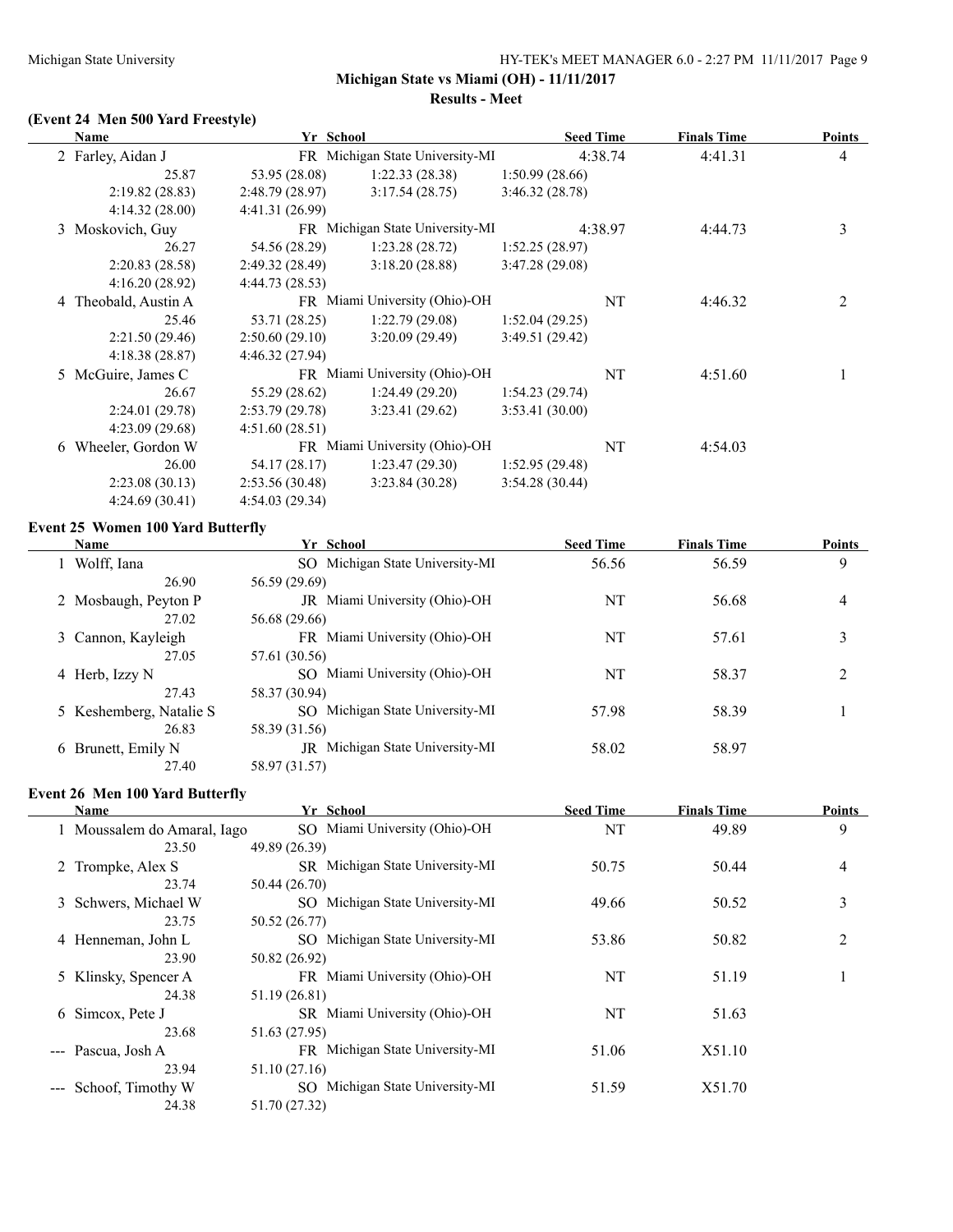#### **Michigan State vs Miami (OH) - 11/11/2017 Results - Meet**

#### **(Event 26 Men 100 Yard Butterfly) Name Yr School Seed Time Finals Time Points**

| --- Lantow, Joshua L               | FR Michigan State University-MI                  | NT               | X52.82              |                |
|------------------------------------|--------------------------------------------------|------------------|---------------------|----------------|
| 24.52<br>Whitaker, Gabe L          | 52.82 (28.30)<br>JR Michigan State University-MI | 52.23            | X53.05              |                |
| 24.80                              | 53.05 (28.25)                                    |                  |                     |                |
| Kost, Michael                      | JR Michigan State University-MI                  | 52.63            | X53.59              |                |
| 25.28                              | 53.59 (28.31)                                    |                  |                     |                |
| --- Ryan, Charlie C                | FR Michigan State University-MI                  | 53.56            | X54.03              |                |
| 25.30                              | 54.03 (28.73)                                    |                  |                     |                |
|                                    |                                                  |                  |                     |                |
| <b>Event 27 Women 1 mtr Diving</b> |                                                  |                  |                     |                |
| <b>Name</b>                        | Yr School<br>SR Miami University (Ohio)-OH       |                  | <b>Finals Score</b> | <b>Points</b>  |
| 1 Lin, Pei                         |                                                  | NP               | 316.80              | 9              |
| 2 Ling, Amanda T                   | FR Michigan State University-MI                  | 266.62           | 280.35              | 4              |
| 3 Neely, Erin M                    | FR Michigan State University-MI                  | 280.80           | 255.23              | 3              |
| 4 Wellenzohn, Morgan E             | JR Michigan State University-MI                  | 315.75           | 244.73              | $\overline{c}$ |
| 5 Folta, Maddie L                  | FR Miami University (Ohio)-OH                    | <b>NP</b>        | 228.00              | $\mathbf{1}$   |
| 6 Hetzler, Megan M                 | FR Miami University (Ohio)-OH                    | <b>NP</b>        | 195.68              |                |
| Event 28 Men 3 mtr Diving          |                                                  |                  |                     |                |
| <b>Name</b>                        | Yr School                                        |                  | <b>Finals Score</b> | <b>Points</b>  |
| 1 Moncino, Harrison T              | JR Miami University (Ohio)-OH                    | NP               | 313.35              | 9              |
| 2 Nash, Ryan A                     | JR Miami University (Ohio)-OH                    | <b>NP</b>        | 312.15              | 4              |
| 3 Wiedemann, Sam C                 | FR Miami University (Ohio)-OH                    | <b>NP</b>        | 291.38              | 3              |
| 4 Gutenschwager, Nolan N           | FR Michigan State University-MI                  | 231.30           | 213.30              | 2              |
|                                    |                                                  |                  |                     |                |
| Event 29 Women 200 Yard IM         |                                                  |                  |                     |                |
| Name                               | Yr School                                        | <b>Seed Time</b> | <b>Finals Time</b>  | <b>Points</b>  |
| 1 Schuster, Holly G                | SR Miami University (Ohio)-OH                    | NT               | 2:05.97             | 9              |
| 27.47                              | 59.54 (32.07)<br>1:35.88(36.34)                  | 2:05.97(30.09)   |                     |                |
| 2 Fuchs, Hannah R                  | SO Miami University (Ohio)-OH                    | NT               | 2:06.38             | 4              |
| 28.16                              | 1:00.14 (31.98)<br>1:36.45(36.31)                | 2:06.38(29.93)   |                     |                |
| 3 Neveling, Abbey                  | FR Michigan State University-MI                  | 2:07.41          | 2:08.39             | 3              |
| 28.48                              | 1:00.76 (32.28)<br>1:38.44(37.68)                | 2:08.39 (29.95)  |                     |                |
| 4 Roche, Ellie A                   | JR Michigan State University-MI                  | 2:08.20          | 2:08.56             | 2              |
| 28.71                              | 1:38.92(36.11)<br>1:02.81(34.10)                 | 2:08.56 (29.64)  |                     |                |
| 5 Jungers, Carolyn A               | SO Miami University (Ohio)-OH                    | NT               | 2:09.27             | 1              |
| 27.91                              | 1:00.13(32.22)<br>1:38.16(38.03)                 | 2:09.27(31.11)   |                     |                |
| 6 Dickson, Marie L                 | FR Michigan State University-MI                  | 2:09.87          | 2:11.71             |                |
| 28.41                              | 1:01.28(32.87)<br>1:40.69(39.41)                 | 2:11.71(31.02)   |                     |                |
| Event 30 Men 200 Yard IM           |                                                  |                  |                     |                |
| <b>Name</b>                        | Yr School                                        | <b>Seed Time</b> | <b>Finals Time</b>  | <b>Points</b>  |
| 1 Andrews, Justin M                | SO Miami University (Ohio)-OH                    | NT               | 1:54.13             | 9              |
| 24.73                              | 53.93 (29.20)<br>1:27.04(33.11)                  | 1:54.13(27.09)   |                     |                |
| 2 Piper, Scott J                   | SO Michigan State University-MI                  | 1:54.54          | 1:55.23             | 4              |
| 25.20                              | 55.05 (29.85)<br>1:28.52(33.47)                  | 1:55.23(26.71)   |                     |                |
| 3 Rybakowicz, Ross L               | SR Miami University (Ohio)-OH                    | NT               | 1:57.11             | 3              |
| 25.08                              | 1:29.91(35.14)<br>54.77 (29.69)                  | 1:57.11(27.20)   |                     |                |
| 4 Meffert, Phillip E               | SO Michigan State University-MI                  | 1:55.40          | 1:57.14             | 2              |
| 25.97                              | 1:30.33(34.15)<br>56.18 (30.21)                  | 1:57.14(26.81)   |                     |                |
| 5 Smiarowski, Lucas                | FR Michigan State University-MI                  | 1:56.25          | 1:57.25             | 1              |
| 24.99                              | 1:29.23 (33.39)<br>55.84 (30.85)                 | 1:57.25(28.02)   |                     |                |
| 6 Klinsky, Spencer A               | FR Miami University (Ohio)-OH                    | NT               | 1:58.43             |                |
| 25.81                              | 1:31.20(35.65)<br>55.55 (29.74)                  | 1:58.43(27.23)   |                     |                |
|                                    |                                                  |                  |                     |                |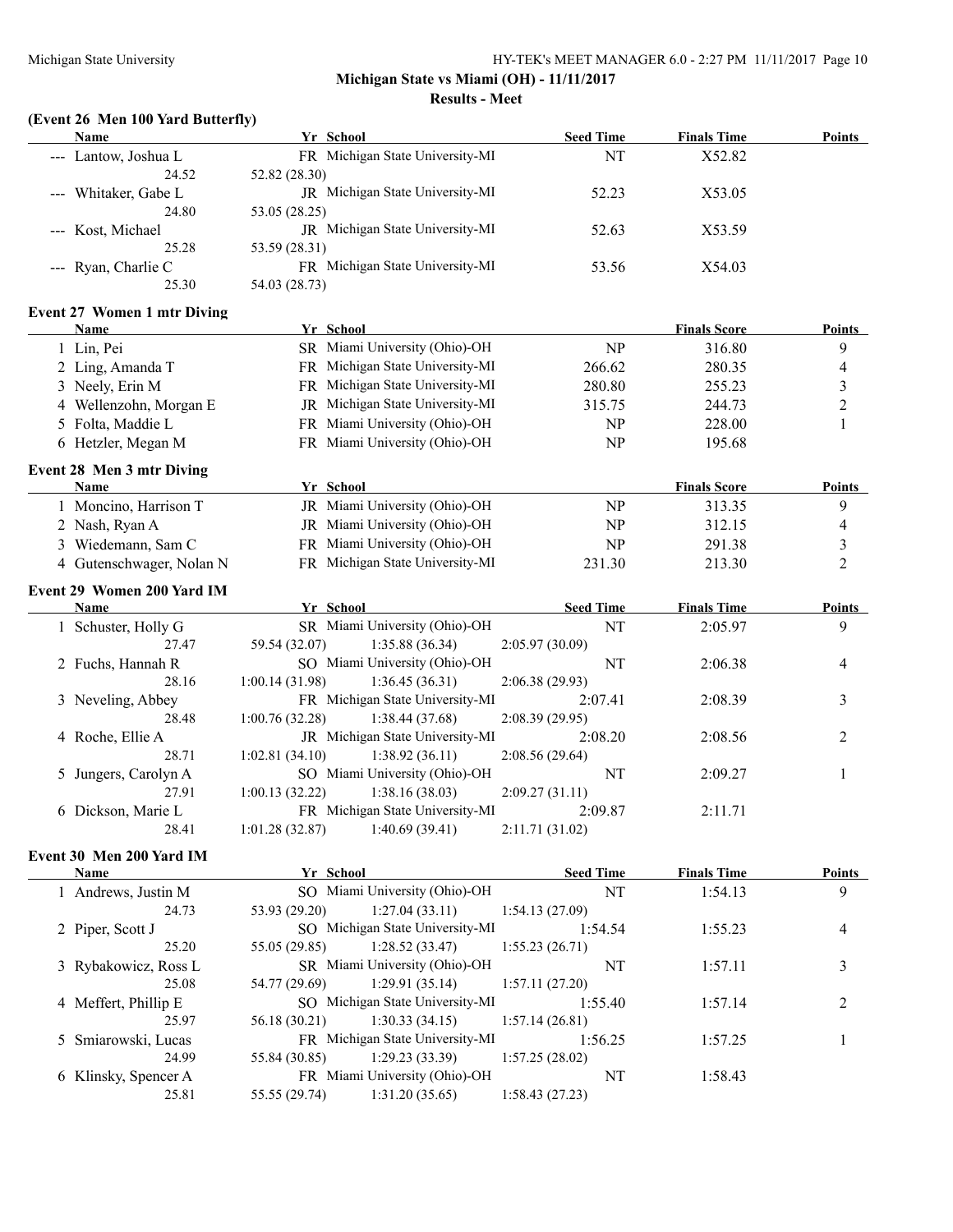**Results - Meet**

## **(Event 30 Men 200 Yard IM)**

| <b>Name</b>            | Yr School     |                                   | <b>Seed Time</b> | <b>Finals Time</b> | <b>Points</b> |
|------------------------|---------------|-----------------------------------|------------------|--------------------|---------------|
| --- Lamb, Connor P     |               | SR Michigan State University-MI   | NT               | X1:55.61           |               |
| 25.50                  | 55.52 (30.02) | $1:29.24(33.72)$ $1:55.61(26.37)$ |                  |                    |               |
| $-$ Duffy, Alex T      |               | SR Michigan State University-MI   | 1:57.19          | X1:56.04           |               |
| 25.13                  | 54.29 (29.16) | $1:28.67(34.38)$ $1:56.04(27.37)$ |                  |                    |               |
| --- Strahlman, Mitch T |               | SR Michigan State University-MI   | 1:58.77          | X1:59.41           |               |
| 25.23                  | 56.93 (31.70) | 1:31.38(34.45)                    | 1:59.41(28.03)   |                    |               |
| --- Hanani, Tal        |               | SR Michigan State University-MI   | 1:58.22          | X2:00.15           |               |
| 25.76                  | 56.75 (30.99) | 1:31.25(34.50)                    | 2:00.15(28.90)   |                    |               |

#### **Event 31 Women 200 Yard Freestyle Relay**

| Team                                        | Relay                 |                          | <b>Seed Time</b>         | <b>Finals Time</b>        | <b>Points</b>  |
|---------------------------------------------|-----------------------|--------------------------|--------------------------|---------------------------|----------------|
| 1 Michigan State University-MI              | A                     |                          | 1:35.60                  | 1:35.02                   | 11             |
| 1) Chick, Olivia L FR                       | 2) Moore, Macy J SR   |                          | 3) Heineman, Allie L SO  | 4) Bukowski, Racheal A SR |                |
| 24.27                                       | 48.19 (23.92)         | 1:11.66(23.47)           | 1:35.02(23.36)           |                           |                |
| 2 Michigan State University-MI              | B                     |                          | NT                       | 1:36.08                   | $\overline{4}$ |
| 1) Kornburger, Haley M SR                   |                       | 2) Aycock, Courtney T JR | 3) Brunett, Emily N JR   | 4) Meldrum, Dom M JR      |                |
| 24.72                                       | 48.56 (23.84)         | 1:12.65(24.09)           | 1:36.08(23.43)           |                           |                |
| 3 Miami University (Ohio)-OH                | A                     |                          | NT                       | 1:36.99                   | $\mathfrak{D}$ |
| 1) Campbell, Elise N SR 2) Stone, Abby T JR |                       |                          | 3) Mosbaugh, Peyton P JR | 4) Moynihan, Ella B JR    |                |
| 24.34                                       | 40.11 (15.77)         | 1:13.34(33.23)           | 1:36.99(23.65)           |                           |                |
| 4 Michigan State University-MI              | $\mathcal{C}$         |                          | NT                       | x1:38.71                  |                |
| 1) Wolff, Iana SO                           |                       | 2) Truex, Kennedy E SO   | 3) Stephens, Anna M SR   | 4) Schultz, Gretchen N SO |                |
| 25.30                                       | 49.63 (24.33)         | 1:14.15(24.52)           | 1:38.71(24.56)           |                           |                |
| 5 Miami University (Ohio)-OH                | B                     |                          | NT                       | 1:39.69                   |                |
| 1) Kuhl, Katie M SR                         | 2) Esler, Abbey M SO  |                          | 3) Zilch, Molly A SO     | 4) Baker, Rachel L SR     |                |
| 25.24                                       | 49.72 (24.48)         | 1:14.68 (24.96)          | 1:39.69(25.01)           |                           |                |
| 6 Miami University (Ohio)-OH                | C                     |                          | NT                       | x1:41.96                  |                |
| 1) Bradley, Emma A SO                       | 2) Doerr, Claire N SO |                          | 3) Neubauer, Macey P SO  | 4) Cannon, Kayleigh FR    |                |
| 26.24                                       | 51.17 (24.93)         | 1:16.62(25.45)           | 1:41.96(25.34)           |                           |                |
|                                             |                       |                          |                          |                           |                |

## **Event 32 Men 200 Yard Freestyle Relay**

| Team                           | Relay         |                           | <b>Seed Time</b>                                       | <b>Finals Time</b>     | <b>Points</b> |
|--------------------------------|---------------|---------------------------|--------------------------------------------------------|------------------------|---------------|
| 1 Michigan State University-MI | A             |                           | 1:23.10                                                | 1:24.09                | 11            |
| 1) Farley, Aidan J FR          |               | 2) Woods, Payton R SO     | 3) Schwers, Michael W SO                               | 4) Mork, Nehemiah S SO |               |
| 21.67                          | 41.88(20.21)  | 1:03.00(21.12)            | 1:24.09(21.09)                                         |                        |               |
| 2 Michigan State University-MI | B             |                           | NT                                                     | 1:24.46                | 4             |
| 1) Trompke, Alex S SR          |               | 2) Leshok, Nick G SR      | 3) McLeish, Lachlan D SR                               | 4) Whitaker, Gabe L JR |               |
| 21.50                          | 41.89(20.39)  | 1:02.92(21.03)            | 1:24.46(21.54)                                         |                        |               |
| 3 Miami University (Ohio)-OH   | A             |                           | NT                                                     | 1:25.84                |               |
| 1) Westrick, Ross G SR         |               | 2) Blackstone, Hutch H SR | 3) Moussalem do Amaral, Iago SO 4) Bettner, Chase D JR |                        |               |
| 21.77                          | 43.40(21.63)  | 1:04.58(21.18)            | 1:25.84(21.26)                                         |                        |               |
| 4 Michigan State University-MI | C             |                           | NT                                                     | x1:29.00               |               |
| 1) Lantow, Joshua L FR         |               | 2) Henneman, John L SO    | 3) Ryan, Charlie C FR                                  | 4) Kost, Michael JR    |               |
| 21.88                          | 43.86 (21.98) | 1:06.14(22.28)            | 1:29.00(22.86)                                         |                        |               |
| --- Miami University (Ohio)-OH | B             |                           | NT                                                     | DQ                     |               |
| 1) Peloquin, Jacob R SO        |               | 2) Wray, James N SO       | 3) Pieseski, Will A JR                                 | 4) Simcox, Pete J SR   |               |
| 22.68                          | 44.31(21.63)  | 1:06.32(22.01)            | DQ(21.69)                                              |                        |               |

#### **Scores - Women**

|                            |     | Women - Team Rankings - Through Event 32 |     |
|----------------------------|-----|------------------------------------------|-----|
| 1. Miami University (Ohio) | 160 | 2. Michigan State University             | 140 |